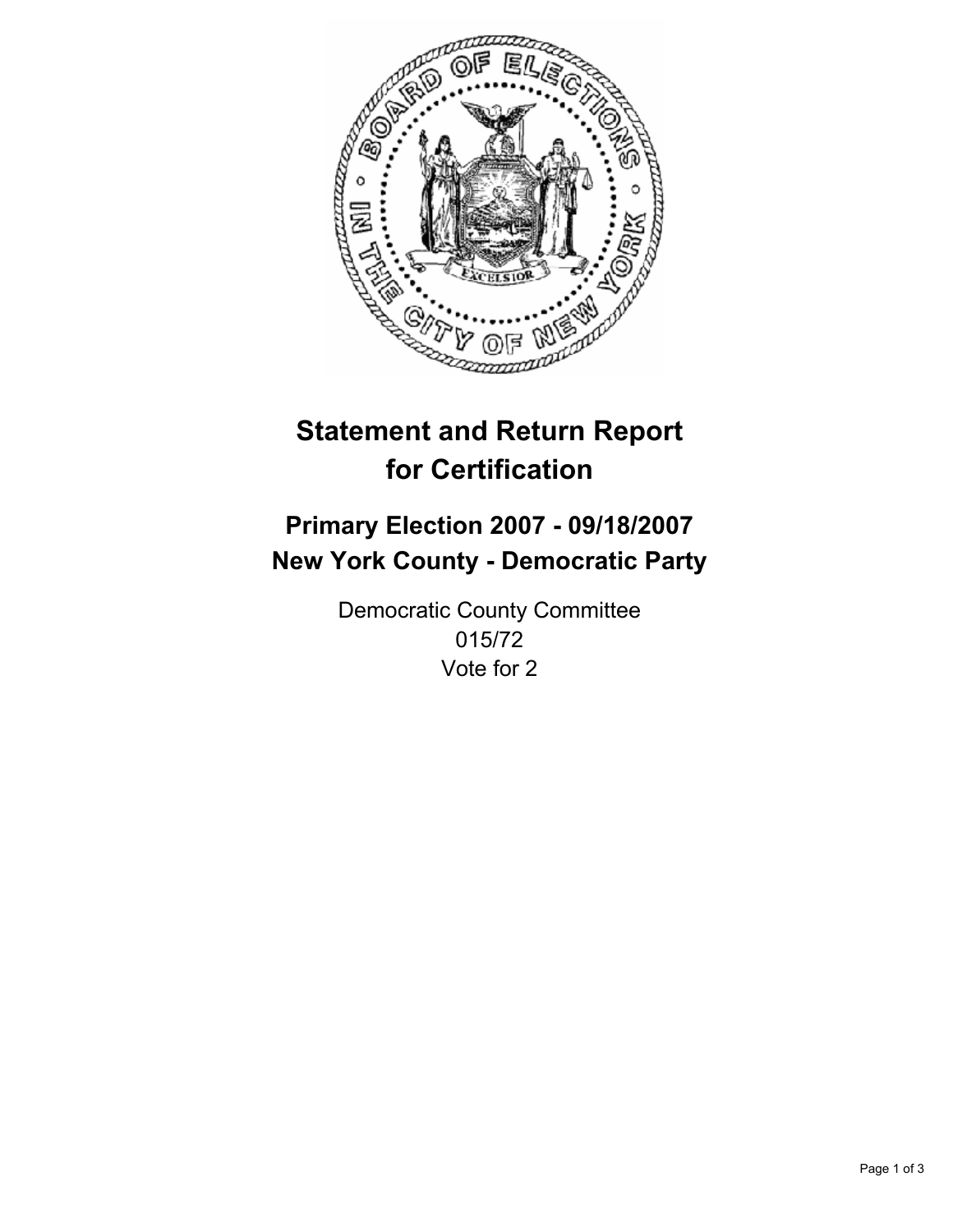

## **Assembly District 72**

| <b>EMERGENCY</b>    |    |
|---------------------|----|
| ABSENTEE/MILITARY   |    |
| AFFIDAVIT           |    |
| <b>RITA B GOMEZ</b> |    |
| <b>ANA MARTINEZ</b> | 27 |
| <b>MIGUEL PENA</b>  | 14 |
| <b>Total Votes</b>  | 50 |